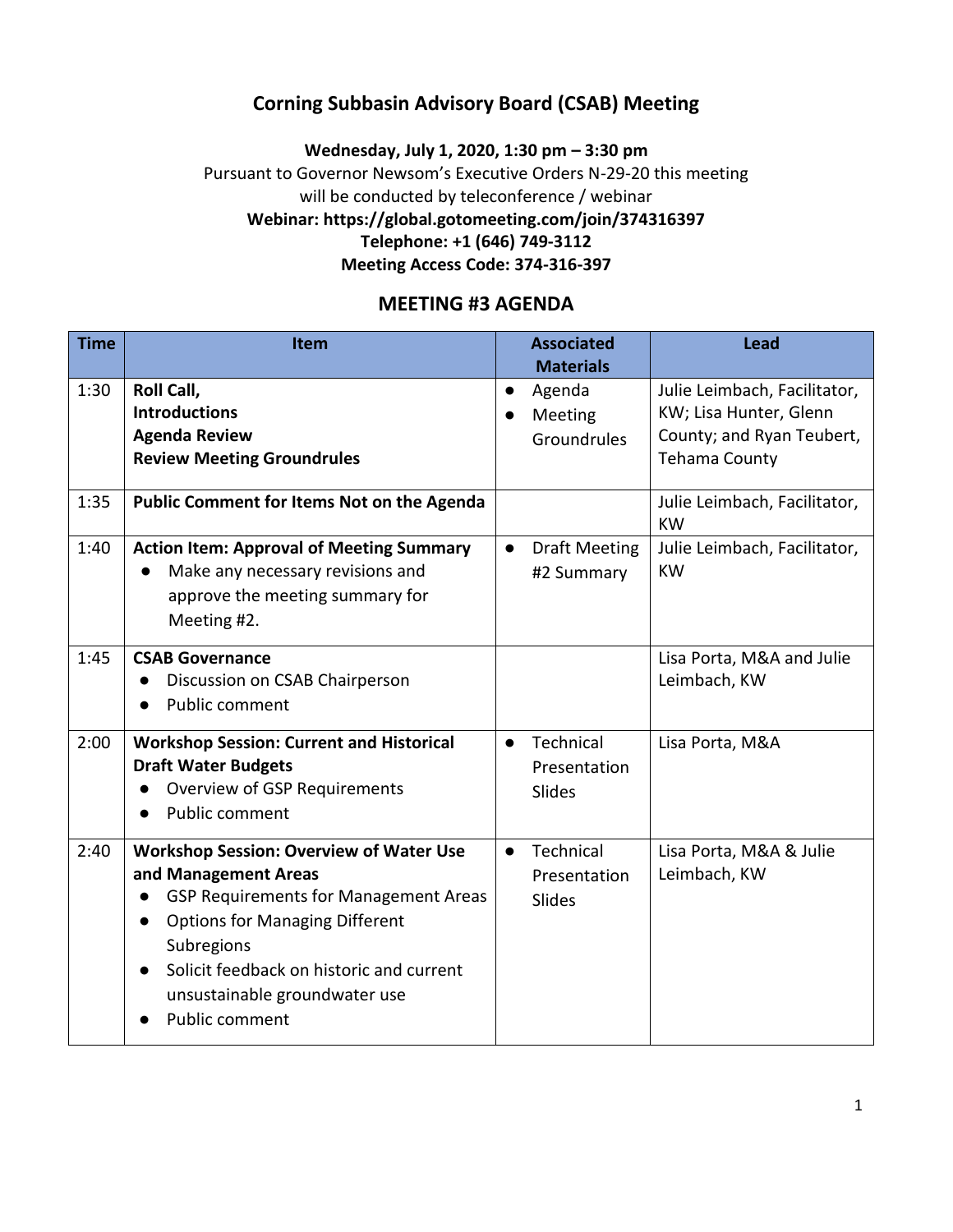| 3:20 | <b>Next Steps</b><br>Review action items<br>Review agenda items for upcoming<br>$\bullet$<br>meetings<br>Public comment | <b>CSAB</b><br>Schedule and<br>Objectives | Julie Leimbach, Facilitator,<br>KW |
|------|-------------------------------------------------------------------------------------------------------------------------|-------------------------------------------|------------------------------------|
|      |                                                                                                                         |                                           |                                    |
| 3:30 | <b>Adjourn</b>                                                                                                          |                                           |                                    |

# **Meeting Groundrules**

Participants will observe the following meeting groundrules to guide their behavior and comment process. Participants will:

- 1. Observe Brown Act requirements.
- 2. Seek to understand and respect opposing views.
- 3. Keep comments and discussion succinct and focused on meeting objectives.
- 4. Observe the following public comment groundrules:
	- a. The public will have an opportunity to comment on items that are not on the agenda.
	- b. Each public comment will be limited to three minutes.
	- c. CSAB members are not required to respond to any issues raised during the public comment period and may not take any action on such issues other than to refer the item or schedule the issue(s) for a future agenda.
	- d. Comments will be taken in the order that they are received.
- 5. Public comment during virtual meetings
	- a. Public comments will be taken verbally in the meeting and will be included in the public comment record in the meeting summaries.
	- b. The Chatbox is reserved for informal communication and technical assistance. The 'chats' will not be included in the public comment record in the Meeting Summaries.
	- c. In order to indicate that you want to make a public comment or question, a member of the public may introduce themselves by their name and affiliation verbally or via the chatbox. Do not write your public comment in the chatbox; it will not be recorded as a public comment.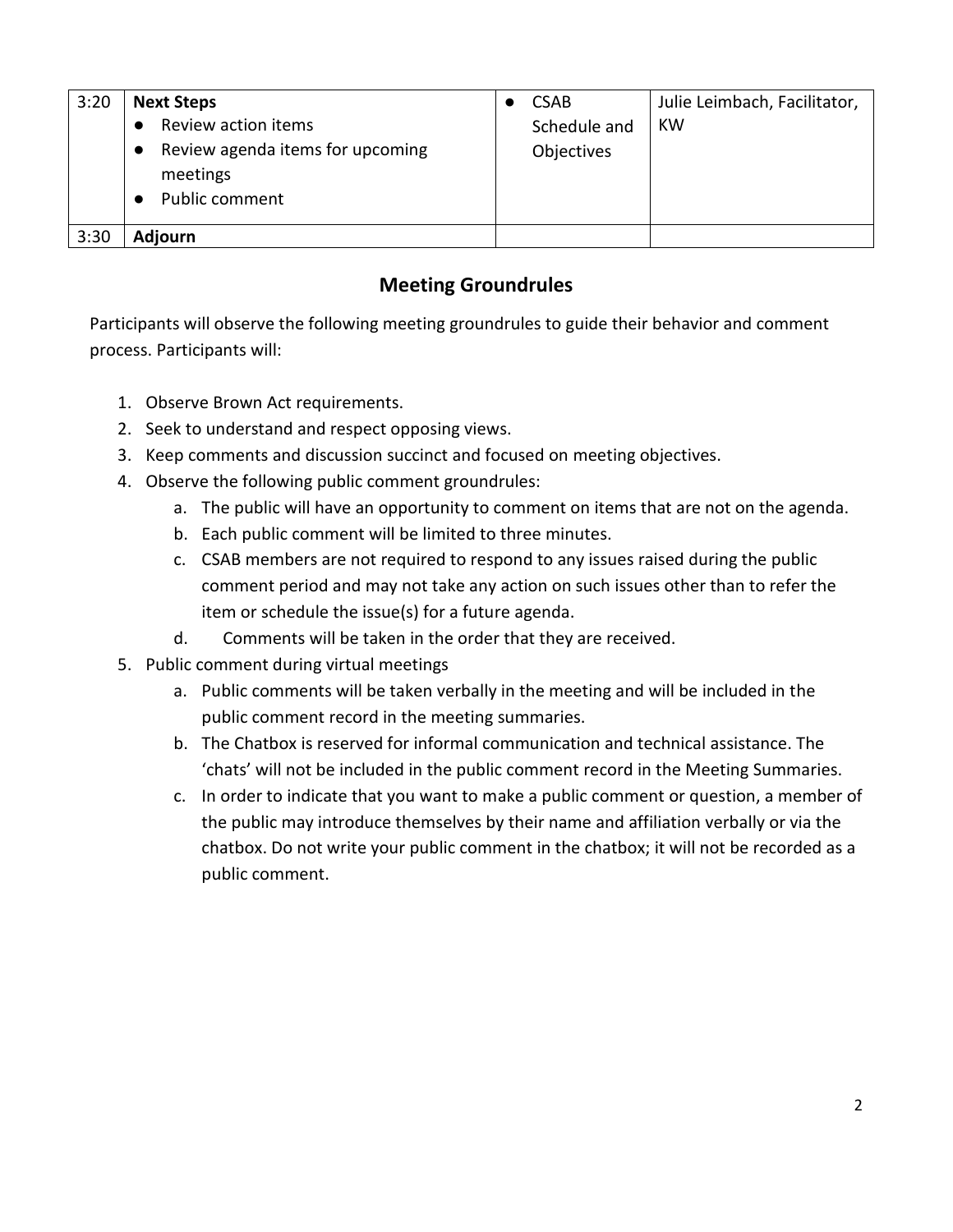### **Webinar Link and Teleconference**

Corning Subbasin Advisory Board Meeting Wed, Jul 1, 2020 1:30 PM - 3:30 PM (PDT)

Please join my meeting from your computer, tablet or smartphone. https://global.gotomeeting.com/join/374316397

You can also dial in using your phone. (For supported devices, tap a one-touch number below to join instantly.)

United States: +1 (646) 749-3112 - One-touch: tel:+16467493112,,374316397#

Access Code: 374-316-397

New to GoToMeeting? Get the app now and be ready when your first meeting starts: https://global.gotomeeting.com/install/374316397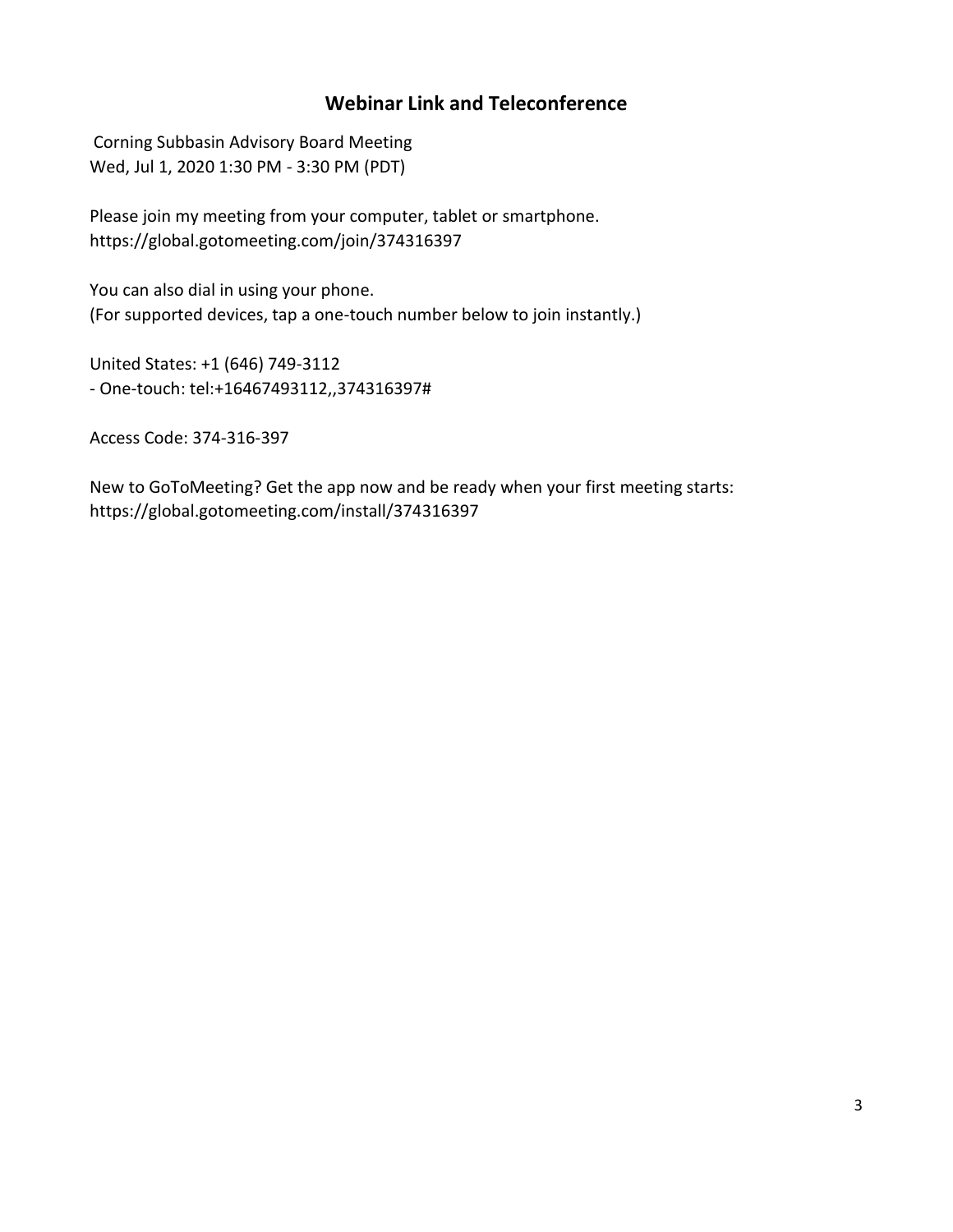# **CSAB Schedule & Objectives**

The Corning Sub-Basin Advisory Board (CSAB) will meet monthly on the first Wed. from 1:30 to 3:30 pm from June 2020 through December 2020. The 2021 schedule will be determined based on CSAB member availability. This meeting schedule outlines the anticipated schedule and the key discussion topics for each meeting. It will be updated to reflect the most current information, as warranted.

| <b>Date</b> | <b>Key Meeting Topics</b>                                                                                                                                                                                                                                          | <b>CSAB Meeting Objectives</b>                                                                                                                                                                                                                                                                                                           |  |
|-------------|--------------------------------------------------------------------------------------------------------------------------------------------------------------------------------------------------------------------------------------------------------------------|------------------------------------------------------------------------------------------------------------------------------------------------------------------------------------------------------------------------------------------------------------------------------------------------------------------------------------------|--|
| 2020        |                                                                                                                                                                                                                                                                    |                                                                                                                                                                                                                                                                                                                                          |  |
| Apr         | <b>CSAB Overview</b><br>$\bullet$<br><b>GSP Development</b><br>$\bullet$<br>Groundwater Data<br>$\bullet$<br>Overview of Data Management System and<br>$\bullet$<br>Model<br>Sustainable Management Goal Example<br>$\bullet$<br>Interests & Concerns<br>$\bullet$ | Provide background on Corning GSP framework<br>$\bullet$<br>Collection of groundwater data<br>$\bullet$<br><b>Collection of interests</b><br>$\bullet$<br>Introduce potential Sustainability Goal for Subbasin<br>$\bullet$<br><b>Public Comment</b><br>$\bullet$                                                                        |  |
| June        | Draft Hydrogeologic Conceptual Model and<br>$\bullet$<br>groundwater conditions<br>Modeling platform selection<br>$\bullet$<br>GSP review process                                                                                                                  | CSAB Recommendations and questions for<br>$\bullet$<br>Hydrogeologic Conceptual Model and Groundwater<br>Conditions<br>Make a recommendation on model platform to use for<br>GSP work<br><b>Public Comment</b><br>$\bullet$                                                                                                              |  |
| July        | <b>Current and Historical draft Water Budgets</b><br>$\bullet$<br>Model overview<br>$\bullet$<br>Potential management areas                                                                                                                                        | Recommendations on what is perceived as historic and<br>$\bullet$<br>current unsustainable groundwater use based on<br>water budget<br><b>Public Comment</b><br>$\bullet$                                                                                                                                                                |  |
| Aug         | <b>Monitoring Networks</b><br>$\bullet$<br>Overview of Sustainable Management<br>$\bullet$<br>Criteria and approach to development<br>Draft Sustainability Goal<br>$\bullet$                                                                                       | Answer questions on monitoring networks<br>$\bullet$<br>Gather initial feedback on process for developing SMCs<br>$\bullet$<br><b>Discuss Sustainability Goal</b><br>$\bullet$<br>CSAB recommendations for developing monitoring<br>$\bullet$<br>networks and general approach to SMCs development<br><b>Public Comment</b><br>$\bullet$ |  |
| Sept        | Groundwater Level SMC discussion #1 -<br>$\bullet$<br>background on Groundwater Levels SMC<br>Proposed approaches for MT and MO<br>$\bullet$                                                                                                                       | Input on proposed approaches for MT and MO<br>$\bullet$<br>development<br><b>Public Comment</b><br>$\bullet$                                                                                                                                                                                                                             |  |
| Oct         | Groundwater Level SMC discussion #2 -<br>$\bullet$<br>proposed groundwater level MT and MO                                                                                                                                                                         | Recommendations on proposed groundwater level MT<br>$\bullet$<br>and MO<br><b>Public Comment</b>                                                                                                                                                                                                                                         |  |
| Nov         | Depletion of surface water (DSW) SMC<br>$\bullet$<br>discussion #1 - background on DSW<br>approach<br>Proposed approaches for MT and MO<br>Review Groundwater Dependent<br>Ecosystems (GDEs) evaluation                                                            | Input on proposed approaches for MT and MO<br>$\bullet$<br>development<br>Input on GDEs<br>$\bullet$<br><b>Public Comment</b>                                                                                                                                                                                                            |  |